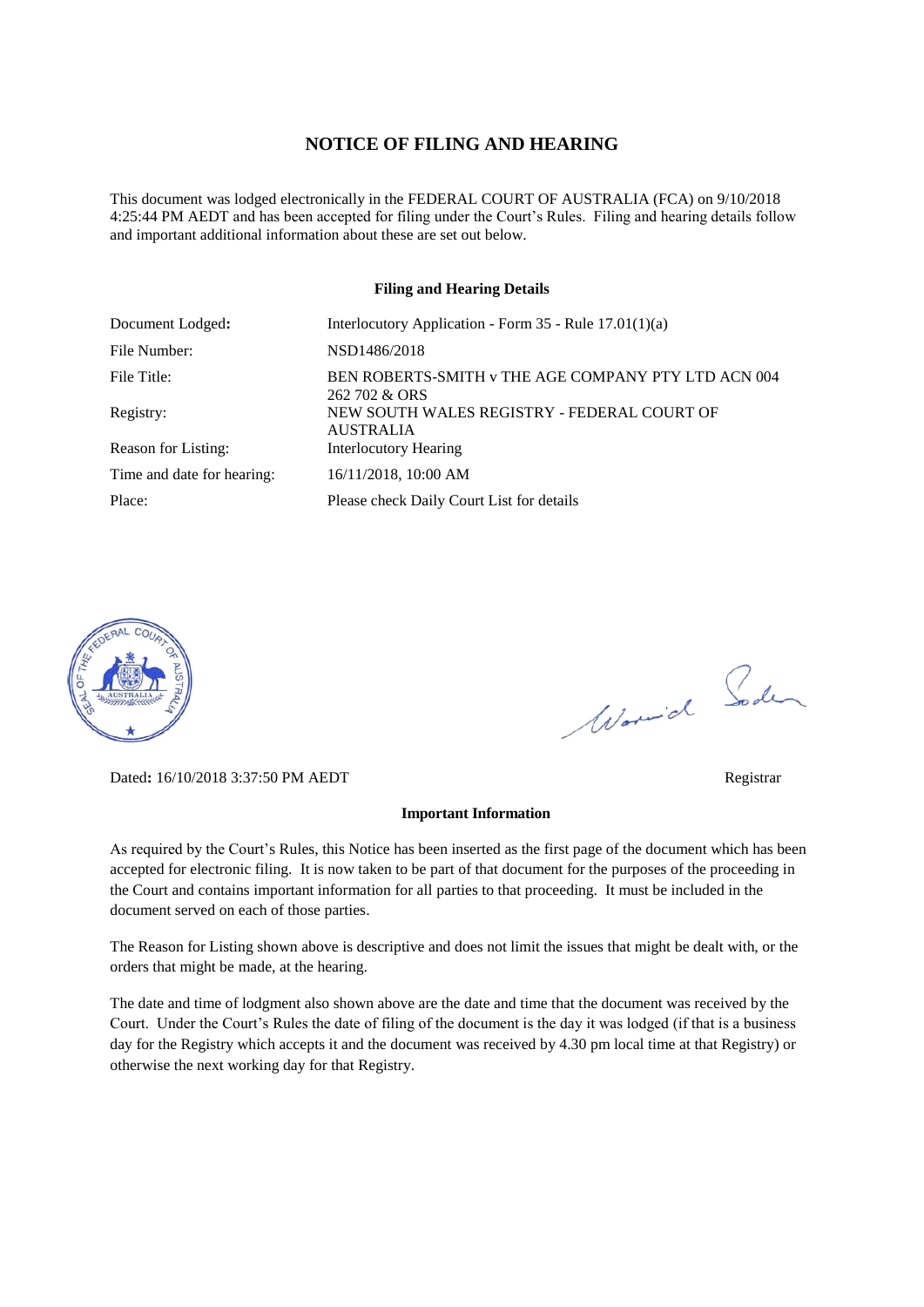Form 35 Rule 17.01(1)

# **Interlocutory application**



No. NSD1486 of 2018

Federal Court of Australia District Registry: New South Wales Division: General

# **Ben Roberts-Smith**

Applicant

## **The Age Company Pty Limited** and others

**Respondents** 

To the Applicant and the Commonwealth of Australia

The Respondents apply for the interlocutory orders set out in this application.

The Court will hear this application, or make orders for the conduct of the proceeding, at the time and place stated below. If you or your lawyer do not attend, then the Court may make orders in your absence.

## **Time and date for hearing**:

**Place**: Law Courts Building, Queens Square, Phillip Street Sydney NSW 2000

The Court ordered that the time for serving this application be abridged to

Date:

Signed by an officer acting with the authority of the District Registrar

|                                        | The Age Company Pty Limited, Nick McKenzie, |
|----------------------------------------|---------------------------------------------|
| Filed on behalf of                     | Chris Masters and David Wroe, Respondents   |
| Prepared by                            | <b>Peter Bartlett</b>                       |
| Law firm                               | <b>Minter Ellison</b>                       |
| Tel +61 3 8608 2037                    | +61 3 8608 1088<br>Fax                      |
| Email Peter.Bartlett@minterellison.com |                                             |
| <b>Address for service</b>             | Level 23, Rialto Towers, 525 Collins Street |
|                                        | Melbourne VIC 3000                          |
|                                        |                                             |

[Form approved 01/08/2011]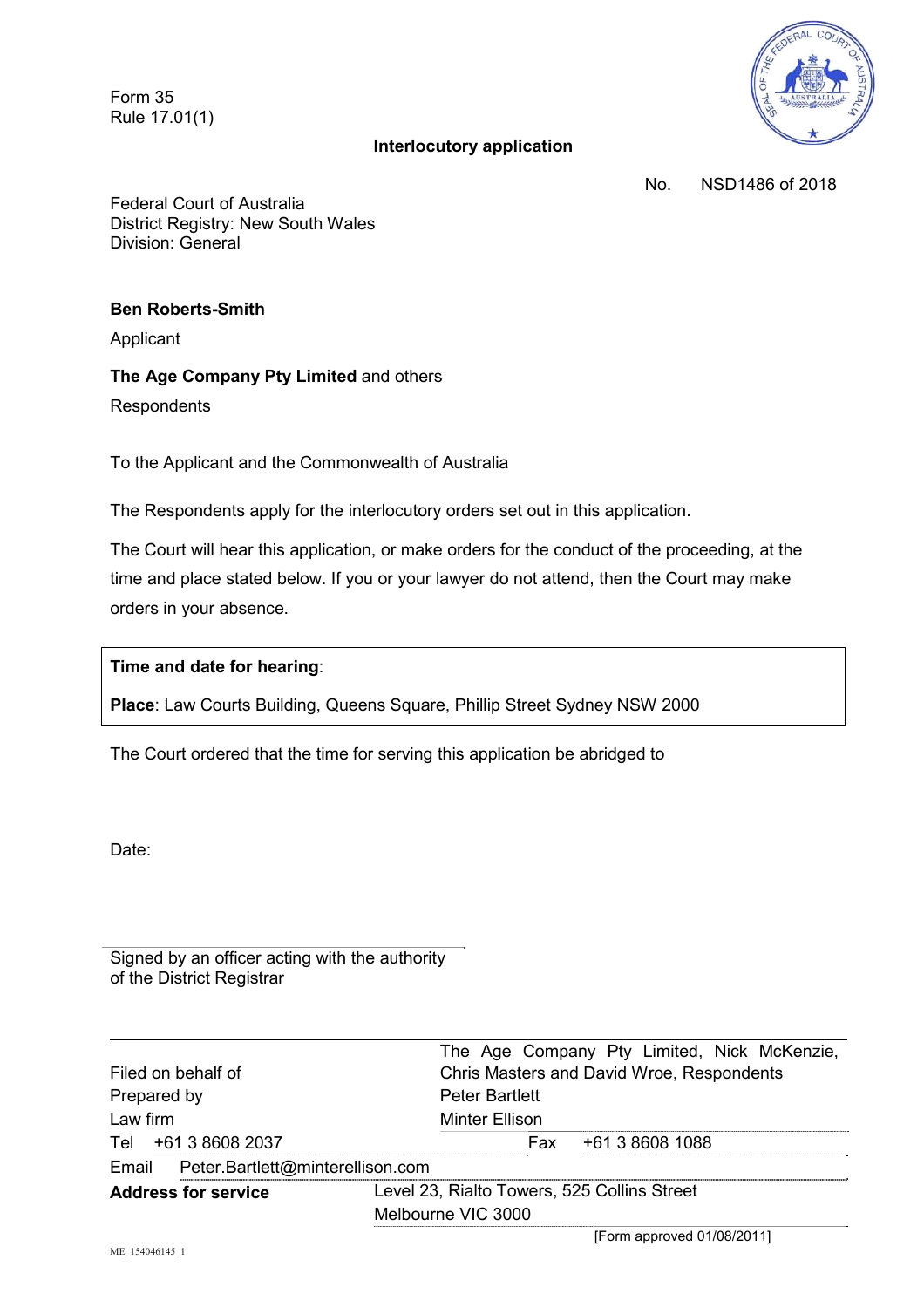

# **Interlocutory orders sought**

- 1. Pursuant to s 37AF of the *Federal Court of Australia Act 1976 (Cth)* (**the Act**) and on the grounds referred to in  $s$  37AG(1)(b) and (c) of the Act, there is to be no disclosure of information that identifies, or tends to identify, the persons referred to in the Confidential Annexure to the Defence to Statement of Claim as Person 1 to Person 16 inclusive.
- 2. Pursuant to s 37AF of the Act and on the ground referred to in s 37AG(1)(c) of the Act, there is to be no disclosure of information that identifies, or tends to identify, the person referred to in the Confidential Annexure to the Defence to Statement of Claim as Person 17.
- 3. Pursuant to s 37AF of the Act and on the grounds referred to in s 37AG(1)(b) and (c) of the Act, that no person may publish or cause to be published the Confidential Annexure to the Defence to Statement of Claim.
- 4. Orders 1, 2 and 3 do not prevent disclosures to and between the following people:
	- (a) Judges of this Court;
	- (b) necessary Court staff (including transcription service providers);
	- (c) the parties;
	- (d) legal representatives of the parties instructed in these proceedings, including inhouse counsel of the first respondent;
	- (e) witnesses or proposed witnesses in the proceedings;
	- (f) Commonwealth Ministers;
	- (g) the Secretary of the Department of Defence, officers of the Department of Defence, and legal representatives of the Secretary, the Inspector-General of the Australian Defence Force, and Assistant IGADFs; and
	- (h) judicial officers and necessary staff of any court hearing an appeal from any decision made in the course of this proceeding.
- 5. Orders 1,2 and 3 apply until further order.
- 6. Such further or other order as the Court thinks fit.

## **Service on the Applicant**

It is intended to serve this application on the Applicant and on the Commonwealth of Australia.